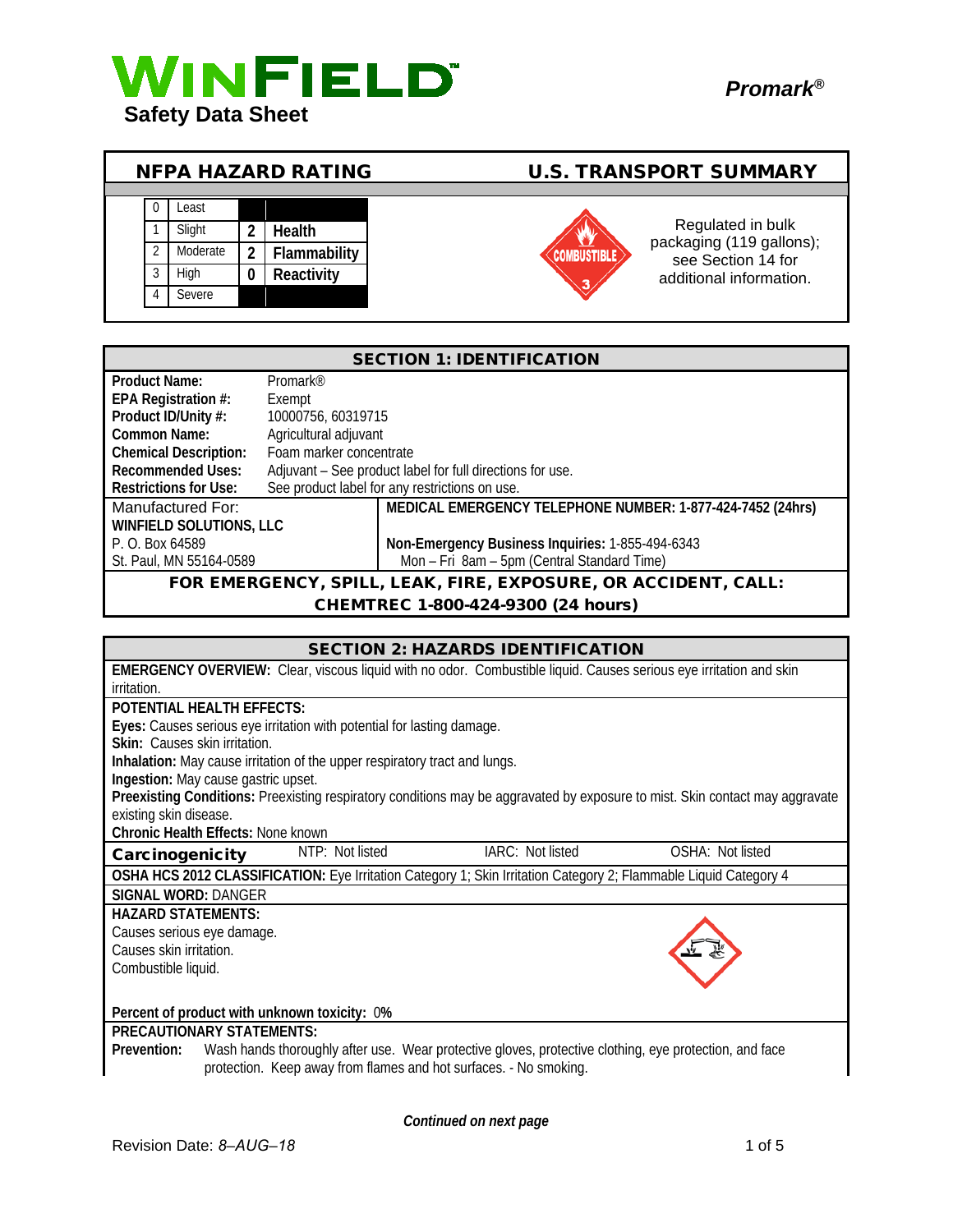**Response: If on skin:** Wash with plenty of water. If skin irritation occurs: Get medical attention. Take off contaminated clothing and wash before reuse. **If in eyes:** Rinse cautiously with water for 15 minutes. Remove contact lenses, if present and easy to do. Continue rinsing. Immediately call a poison control center (1-877-424-7452) or doctor for treatment advice. **In case of fire:** Use foam, carbon dioxide, water spray or fog or dry chemical to extinguish. Storage: Store in a well-ventilated place. Keep cool.<br> **Disposal** Dispose of contents/container in accordance

Dispose of contents/container in accordance with Federal, state and local regulations.

| <b>SECTION 3: COMPOSITION/INFORMATION ON INGREDIENTS</b>                                                                                           |           |                |  |
|----------------------------------------------------------------------------------------------------------------------------------------------------|-----------|----------------|--|
| Ingredient                                                                                                                                         | $%$ (wt)  | CAS Reg. #     |  |
| Surfactant blend                                                                                                                                   | $>83.5\%$ | $\star$        |  |
| Ethylene glycol monobutyl ether                                                                                                                    | 12.5%     | $111 - 76 - 2$ |  |
| Ethanol                                                                                                                                            | 2.75%     | $64-17-5$      |  |
| Polyethylene glycol                                                                                                                                | 1.5%      | 25322-68-3     |  |
|                                                                                                                                                    |           |                |  |
| *Ingredients not specifically listed are non-hazardous and/or are considered to be confidential business information under 29<br>CFR 1910.1200(i). |           |                |  |

See Section 8 for exposure limits.

| <b>SECTION 4: FIRST AID MEASURES</b> |                                                                                                                                                                                                                                    |  |  |  |
|--------------------------------------|------------------------------------------------------------------------------------------------------------------------------------------------------------------------------------------------------------------------------------|--|--|--|
| Inhalation:                          | Remove person from contaminated area to fresh air and assist breathing as needed. Seek medical attention<br>if irritation occurs.                                                                                                  |  |  |  |
| Ingestion:                           | Seek medical attention or call a poison control center for treatment advice. Do not induce vomiting unless<br>instructed to do so by a poison control center or doctor. Do not give anything by mouth to an unconscious<br>person. |  |  |  |
| Eyes:                                | Flush eyes with clean water for at least 15 minutes. Lift eyelids to facilitate irrigation. If present, remove<br>contact lenses after 5 minutes and continue rinsing. Seek medical attention immediately.                         |  |  |  |
| Skin:                                | Remove contaminated clothing and wash before re-using. Flush skin with water and then wash with soap<br>and water. Seek medical attention if irritation persists.                                                                  |  |  |  |

### SECTION 5: FIRE FIGHTING MEASURES

**Suitable Extinguishing Media:** Foam, carbon dioxide, dry chemical, water spray or water fog **Unsuitable Extinguishing Media:** Water jet (frothing possible)

**Special Fire Fighting Procedures:** Wear NIOSH/MSHA approved self-contained breathing apparatus and full bunker gear. Dike area to prevent runoff and contamination of water sources. Dispose of fire control water later. Avoid breathing vapors; keep upwind.

**Hazardous Combustion Products:** Carbon oxides, sulfur oxides and/or nitrogen oxides

**Unusual Fire and Explosion Hazards:** Product will burn following evaporation of water. Vapors may spread long distances and ignite.

### SECTION 6: ACCIDENTAL RELEASE MEASURES

**Personal Precautions:** Refer to Section 8 for personal protective equipment to be worn during containment and clean-up of a spill involving this product.

**Environmental Precautions:** Product is toxic to aquatic life. Do not allow spilled product to enter sewers or waterways. **Methods for Containment:** Contain spilled liquid by diking area with sand or earth. DO NOT use combustible materials such as sawdust.

**Methods for Clean-up:** Cover contained spill with an inert absorbent material such as sand, vermiculite or other appropriate material. Do not use combustible material such as sawdust. Scoop or sweep up material and place in a container for disposal. Do not place spilled material back in original container. Eliminate all ignition sources.

**Other Information:** None known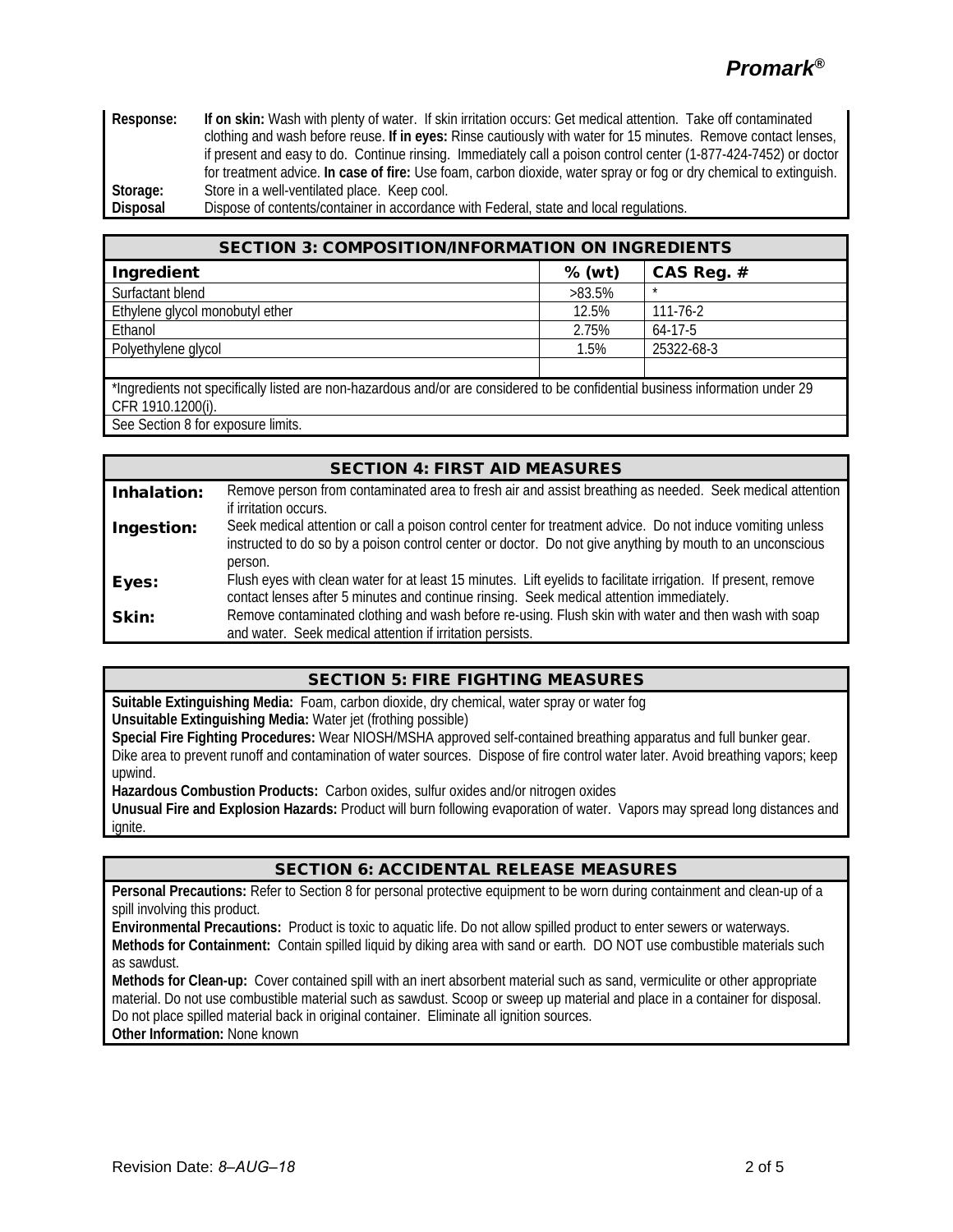*Promark®*

#### SECTION 7: HANDLING AND STORAGE

**Handling:** Ensure adequate ventilation as ethylene oxide may accumulate in container head space. Immediately clean up spills that occur during handling. Keep containers closed when not in use. Ensure all equipment is electrically grounded before beginning transfer operations. Practice good hygiene after using this material, especially before eating, drinking, smoking, using the toilet, or applying cosmetics.

**Storage:** Store in cool, dry areas away from children, feed and food products and sources of heat, flame or ignition. Protect from freezing. Protect package from physical damage. Take measures to prevent the buildup of electrostatic charge. **Minimum Storage Temperature:** 39°F

**Other Precautions:** Consult Federal, state and local laws and regulations pertaining to storage.

#### SECTION 8: EXPOSURE CONTROLS/PERSONAL PROTECTION

| <b>Exposure Guidelines</b>                                                                                                   |                        |                  |                             |  |
|------------------------------------------------------------------------------------------------------------------------------|------------------------|------------------|-----------------------------|--|
| Component:                                                                                                                   | <b>OSHA PEL</b>        | <b>ACGIHTLV</b>  | <b>NIOSH REL</b>            |  |
| Ethylene glycol monobutyl ether                                                                                              | 25 ppm/120 mg/m3 (TWA) | 20 ppm (TWA)     | 5 ppm/24 mg/m3 (TWA)        |  |
|                                                                                                                              |                        |                  | 700 ppm (IDLH)              |  |
| Ethanol                                                                                                                      | 1,000 ppm/1,900 mg/m3  | 1,000 ppm (STEL) | 1,000 ppm/1,900 mg/m3 (TWA) |  |
|                                                                                                                              | (TWA)                  |                  | 3,300 ppm (IDLH)            |  |
| Respiratory Protection: When handling this product in areas which are not properly ventilated wear NIOSH approved air-       |                        |                  |                             |  |
| purifying respirator with cartridges/canisters approved for general particulates and organic vapors.                         |                        |                  |                             |  |
| <b>Engineering Controls:</b><br>Local Exhaust: Provide general or local exhaust ventilation systems to maintain airborne     |                        |                  |                             |  |
| concentrations below OSHA PELs or other specified exposure limits. Local exhaust ventilation is                              |                        |                  |                             |  |
| preferred.                                                                                                                   |                        |                  |                             |  |
| Protective Gloves: Wear chemical resistant gloves to prevent skin contact.                                                   |                        |                  |                             |  |
| Eye Protection: To avoid contact with eyes, wear chemical goggles or full face shield and safety glasses. Contact lenses are |                        |                  |                             |  |
| not protective eye devices. An emergency eyewash or water supply should be readily accessible to the work area.              |                        |                  |                             |  |
| Other Protective Clothing or Equipment: Wear long-sleeve shirt, long pants and chemical resistant shoes plus socks to        |                        |                  |                             |  |
| prevent skin contact.                                                                                                        |                        |                  |                             |  |
| Work/Hygienic Practices: Never eat, drink, nor use tobacco in work areas. Practice good hygiene after using this material,   |                        |                  |                             |  |

especially before eating, drinking, smoking, using the toilet, or applying cosmetics.

### SECTION 9: PHYSICAL AND CHEMICAL PROPERTIES

| <b>Physical State:</b>      | Liauid                        | Specific Gravity ( $H_2O=1$ ): | $1.00 - 1.04$                       |
|-----------------------------|-------------------------------|--------------------------------|-------------------------------------|
| Vapor Pressure (mm Hg):     | <23.5 mmHg (31.33 hPa)        | Density (Ibs/gallon):          | 8.35 - 8.68 lbs/gallon              |
|                             | (77°F (25°C))                 |                                |                                     |
| Vapor Density (Air=1):      | Not determined                | <b>Freezing Point:</b>         | $<$ 30 $\degree$ F (-1 $\degree$ C) |
| Solubility in Water (wt %): | Soluble                       | <b>Boiling Point/Range:</b>    | $>212^{\circ}$ F (100 $^{\circ}$ C) |
| Viscosity:                  | 50 mPa.s $(77°F (25°C))$      | pH (1% m/v):                   | $7.0 - 8.0$                         |
| Appearance and odor:        | Clear, viscous liquid with no | <b>Flash Point:</b>            | $>156^{\circ}$ F ( $>69^{\circ}$ C) |
|                             | odor                          |                                |                                     |

#### SECTION 10: STABILITY AND REACTIVITY

**Reactivity:** Combustible liquid

**Chemical Stability:** This product is stable at ambient temperature and pressure, under normal storage and handling conditions. **Possibility of Hazardous Reactions:** Will not occur

**Conditions to Avoid:** Avoid high temperatures. Avoid heat, flame, and sparks.

**Incompatible Materials:** Strong oxidizing agents and strong reducing agents.

**Hazardous Decomposition Products:** Carbon oxides, sulfur oxides, and nitrogen oxides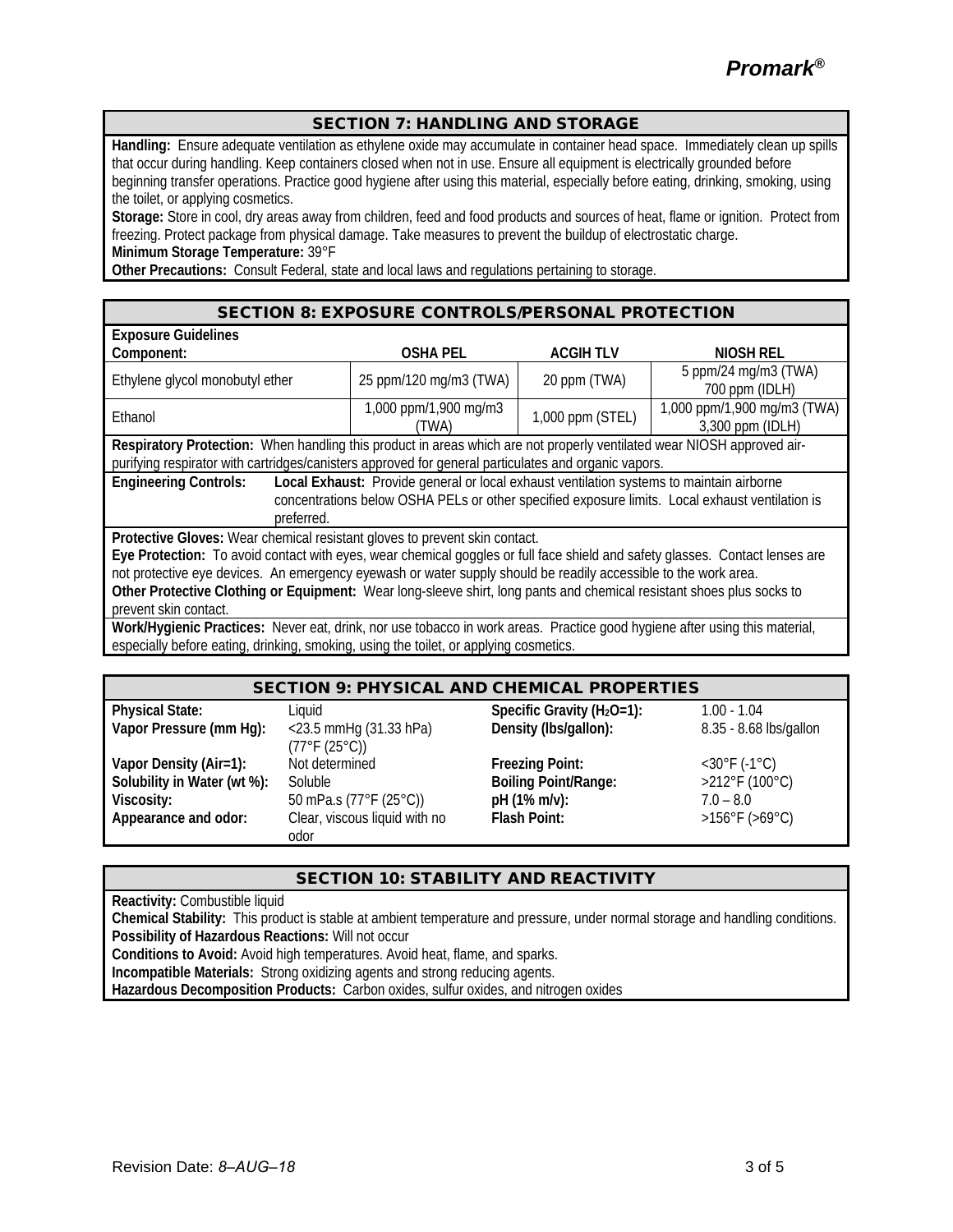| <b>SECTION 11: TOXICOLOGICAL INFORMATION</b>                               |                                                                                            |  |  |  |
|----------------------------------------------------------------------------|--------------------------------------------------------------------------------------------|--|--|--|
| <b>ACUTE TOXICITY</b>                                                      |                                                                                            |  |  |  |
| Eye Effects:                                                               | Causes serious eye irritation with the potential for lasting damage.                       |  |  |  |
| <b>Skin Effects:</b>                                                       | Causes skin irritation.                                                                    |  |  |  |
| <b>Acute Inhalation Effects:</b>                                           | LC50 is not determined                                                                     |  |  |  |
| <b>Acute Oral Effects:</b>                                                 | LD50 is not determined                                                                     |  |  |  |
| Specific Target Organ                                                      | None known                                                                                 |  |  |  |
| Toxicity:                                                                  |                                                                                            |  |  |  |
| <b>CHRONIC TOXICITY</b>                                                    |                                                                                            |  |  |  |
| <b>Chronic Effects:</b>                                                    | None known                                                                                 |  |  |  |
| Carcinogenicity:                                                           | Ethylene glycol monobutyl ether is a confirmed animal carcinogen with unknown relevance to |  |  |  |
|                                                                            | humans (ACGIH). Ethanol is a confirmed animal carcinogen with unknown relevance to humans  |  |  |  |
|                                                                            | (ACGIH).                                                                                   |  |  |  |
| Mutagenicity:                                                              | No component is known to have a mutagenic effect.                                          |  |  |  |
| Teratogenicity:                                                            | No component is known to have a teratogenic effect.                                        |  |  |  |
| <b>Reproductive Toxicity:</b>                                              | No component is known to have an effect on the reproductive system.                        |  |  |  |
| <b>POTENTIAL HEALTH EFFECTS:</b>                                           |                                                                                            |  |  |  |
| Eyes: Causes serious eye irritation with potential for lasting damage.     |                                                                                            |  |  |  |
| Skin: Causes skin irritation.                                              |                                                                                            |  |  |  |
| Inhalation: May cause irritation of the upper respiratory tract and lungs. |                                                                                            |  |  |  |
| Ingestion: May cause gastric upset.                                        |                                                                                            |  |  |  |

## SECTION 12: ECOLOGICAL INFORMATION

| ENVIRONMENTAL SUMMARY: According to data on the components, this product is anticipated to be toxic to aquatic life both |                |  |  |  |  |
|--------------------------------------------------------------------------------------------------------------------------|----------------|--|--|--|--|
| acutely and with long lasting effects.                                                                                   |                |  |  |  |  |
| <b>ECOTOXICITY DATA:</b>                                                                                                 |                |  |  |  |  |
| Fish Acute and Prolonged Toxicity:                                                                                       | Not determined |  |  |  |  |
| <b>Aquatic Invertebrate Acute Toxicity:</b>                                                                              | Not determined |  |  |  |  |
| <b>Aquatic Plant Toxicity:</b>                                                                                           | Not determined |  |  |  |  |
| <b>Bird Acute and Prolonged Toxicity:</b>                                                                                | Not determined |  |  |  |  |
| Honeybee Toxicity:                                                                                                       | Not determined |  |  |  |  |
| <b>ENVIRONMENTAL EFFECTS:</b>                                                                                            |                |  |  |  |  |
| Soil Absorption/Mobility:                                                                                                | Not determined |  |  |  |  |
| Persistence and degradability:                                                                                           | Not determined |  |  |  |  |
| <b>Bioaccumulative Potential:</b>                                                                                        | Not determined |  |  |  |  |
| Other adverse effects:                                                                                                   | Not determined |  |  |  |  |

## SECTION 13: DISPOSAL CONSIDERATIONS

**Waste:** Dispose of in accordance with applicable Federal, state and local laws and regulations. **Container:** Triple rinse and recycle the container or dispose of in accordance with Federal, state and local laws and regulations. **RCRA Characteristics:** It is the responsibility of the individual disposing of this product to determine the RCRA classification and hazard status of the waste.